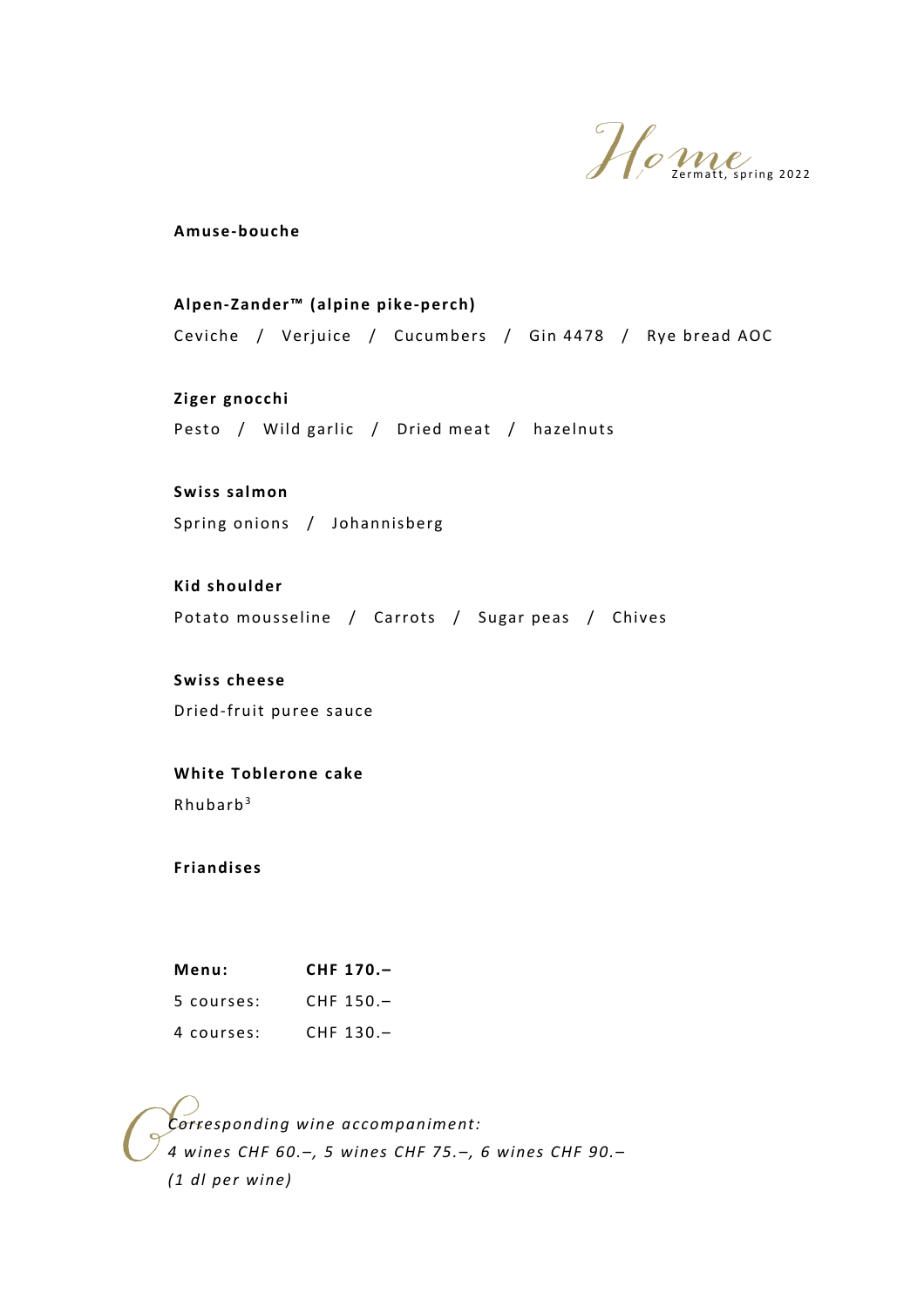Mandernit, summer 2022

#### **Amuse-bouche**

### **Rabbit tatar**

Tomatoes / Cheese Belper Knolle / Pesto

### **Langoustine**

Panko / Yellow gazpacho / Smoked paprika powder Fillet of Iberian Bellota pork

### **Turbot**

Cabernet Sauvignon / Aceto Balsamico / Maggia pepper Spinach / Summer truffle

#### **Saddle of roe deer**

Walnut liqueur Nocino di Ascona / Egg mushrooms / Black nuts Celeriac

# **Swiss cheese**

Dried-fruit puree sauce

### **Apricot**

Abricotine / Tonka bean / Almond crumbles

#### **Friandises**